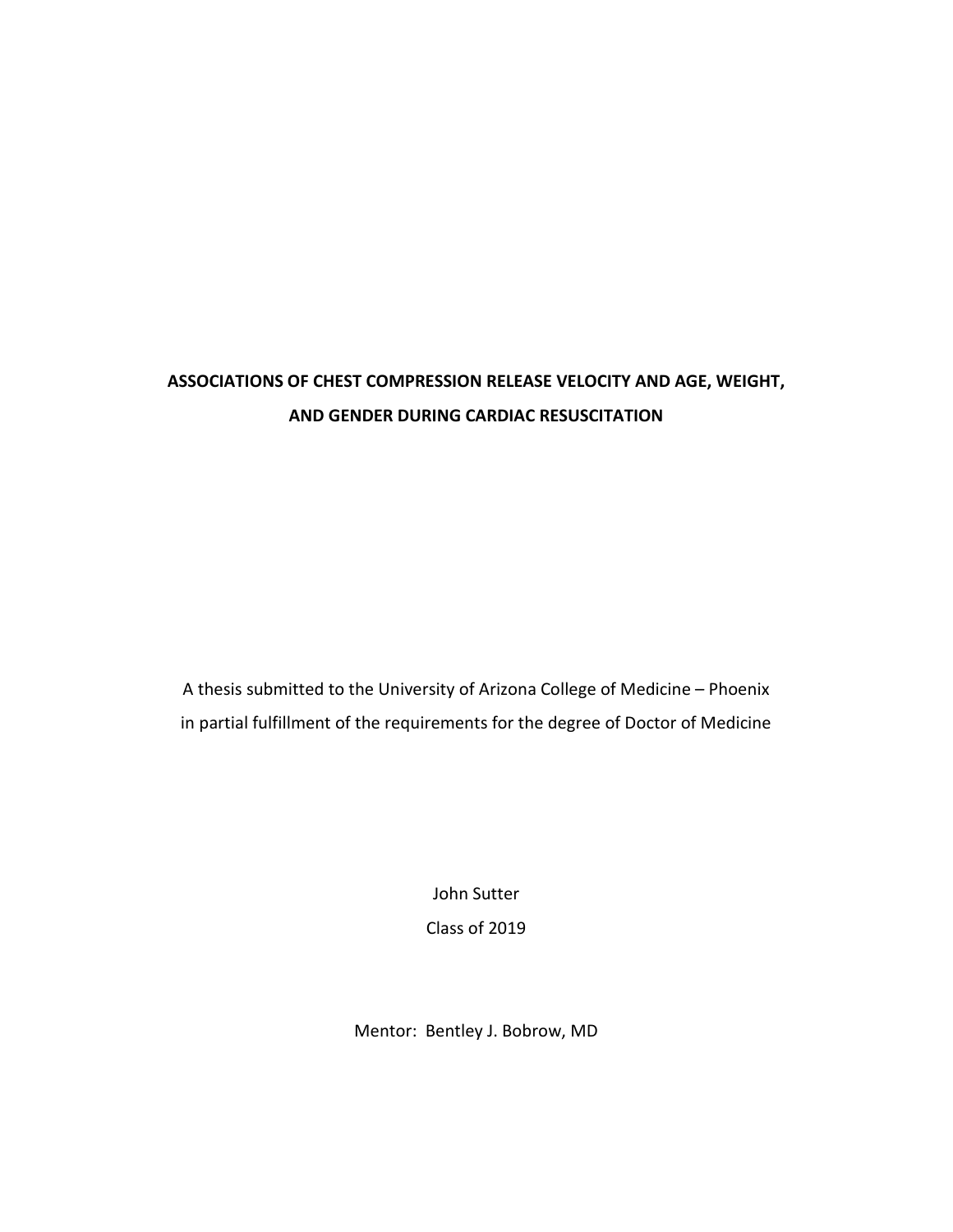#### **Abstract**

**Background:** Higher chest compression release velocity (CCRV) has been associated with better outcomes after out-of-hospital cardiac arrest (OHCA), and patient factors have been associated with variations in chest wall compliance and compressibility. We evaluated whether patient sex, age, weight, and time in resuscitation were associated with CCRV during pre-hospital resuscitation from OHCA.

**Methods:** Observational study of prospectively collected OHCA quality improvement data in two suburban EMS agencies in Arizona between 10/1/2008 and 12/31/2016. Subject-level mean CCRV during the first 10 minutes of compressions was correlated with categorical variables by the Wilcoxon rank-sum test and with continuous variables by the Spearman's rank correlation coefficient. Generalized estimating equation and linear mixed-effect models were used to study the trend of CCRV over time.

**Results:** During the study period, 2,535 adult OHCA cases were treated. After exclusion criteria, 1,140 cases remained for analysis. Median duration of recorded compressions was 8.70 minutes during the first 10 minutes of CPR. An overall decline in CCRV was observed even after adjusting for compression depth. The subject-level mean CCRV was higher for minutes 0-5 than for minutes 5-10 (mean 347.9 mm/s vs. 339.0 mm/s, 95% CI of the difference -12.4 ~ -5.4, p < 0.0001). Males exhibited a greater mean CCRV compared to females [344.4 mm/s (IQR 307.3- 384.6) vs. 331.5 mm/s (IQR 285.3-385.5), p=0.013]. Mean CCRV was negatively correlated with age and positively correlated with patient weight.

**Conclusion:** CCRV declines significantly over the course of resuscitation. Patient characteristics including male sex, younger age, and increased weight were associated with a higher CCRV.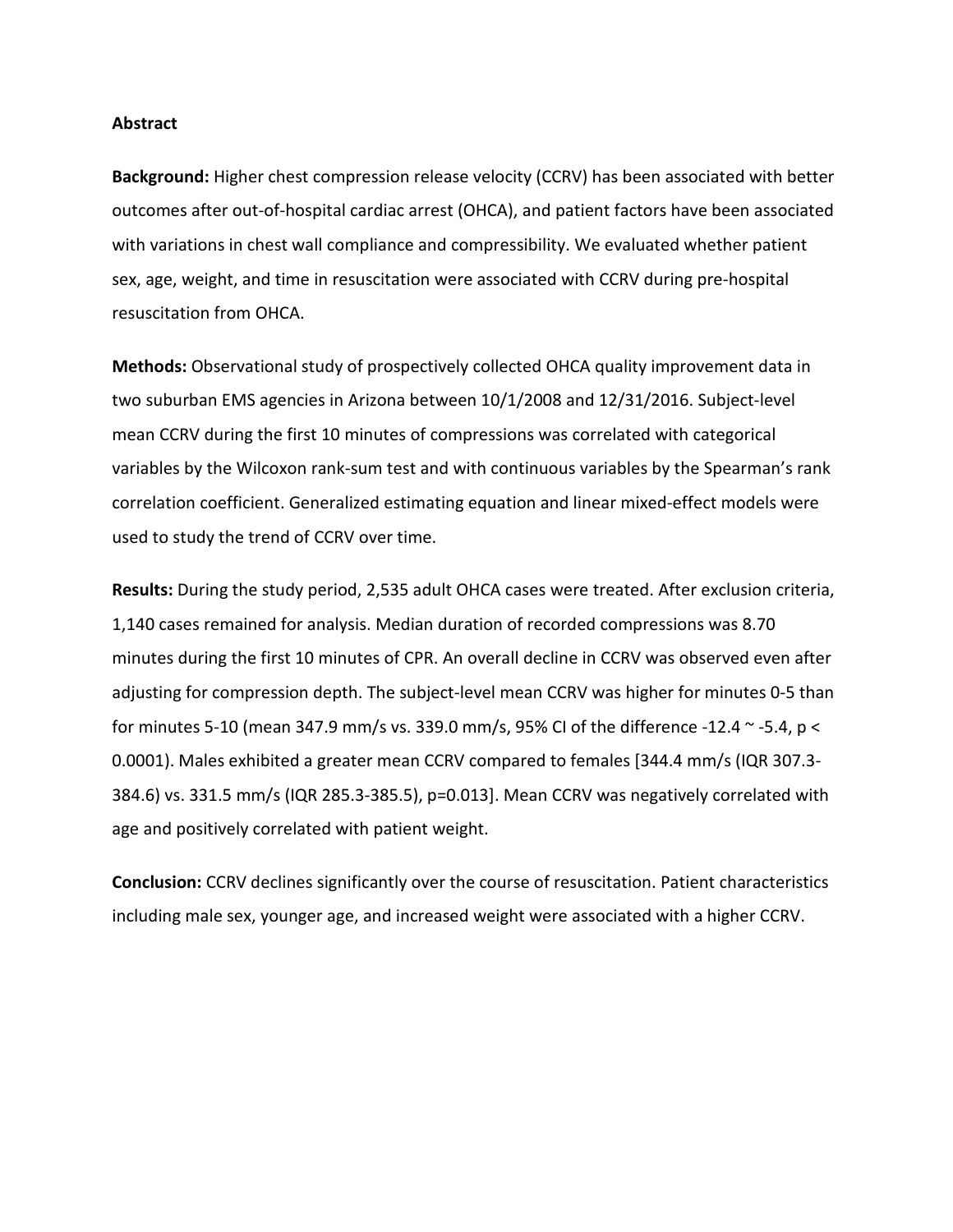## **Table of Contents**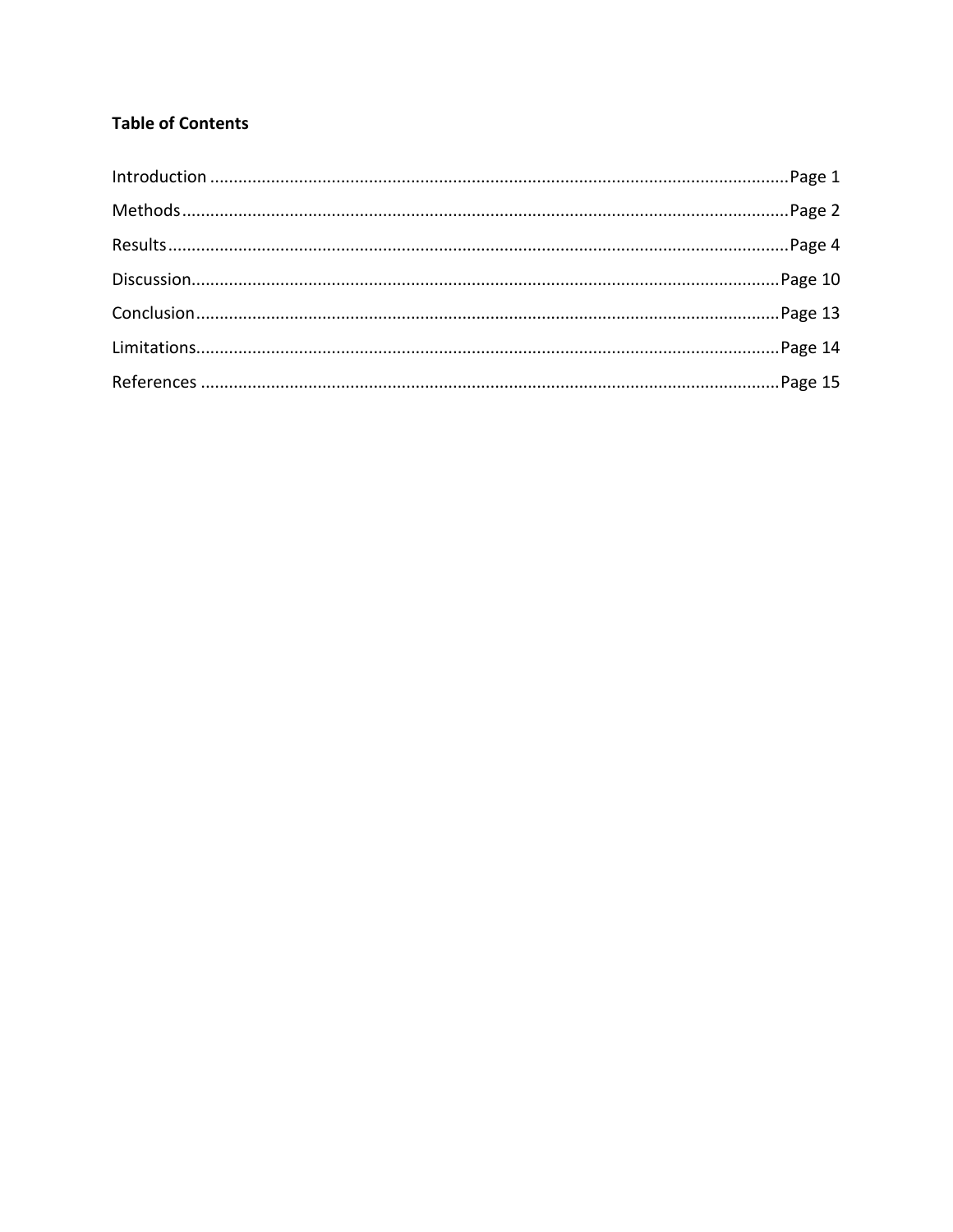## **List of Tables and Figures**

| Table 2. Associations between subject-level mean chest compression release velocity and     |  |
|---------------------------------------------------------------------------------------------|--|
|                                                                                             |  |
| Table 3. Association of release velocity and victim sex, age and weight after adjusting for |  |
|                                                                                             |  |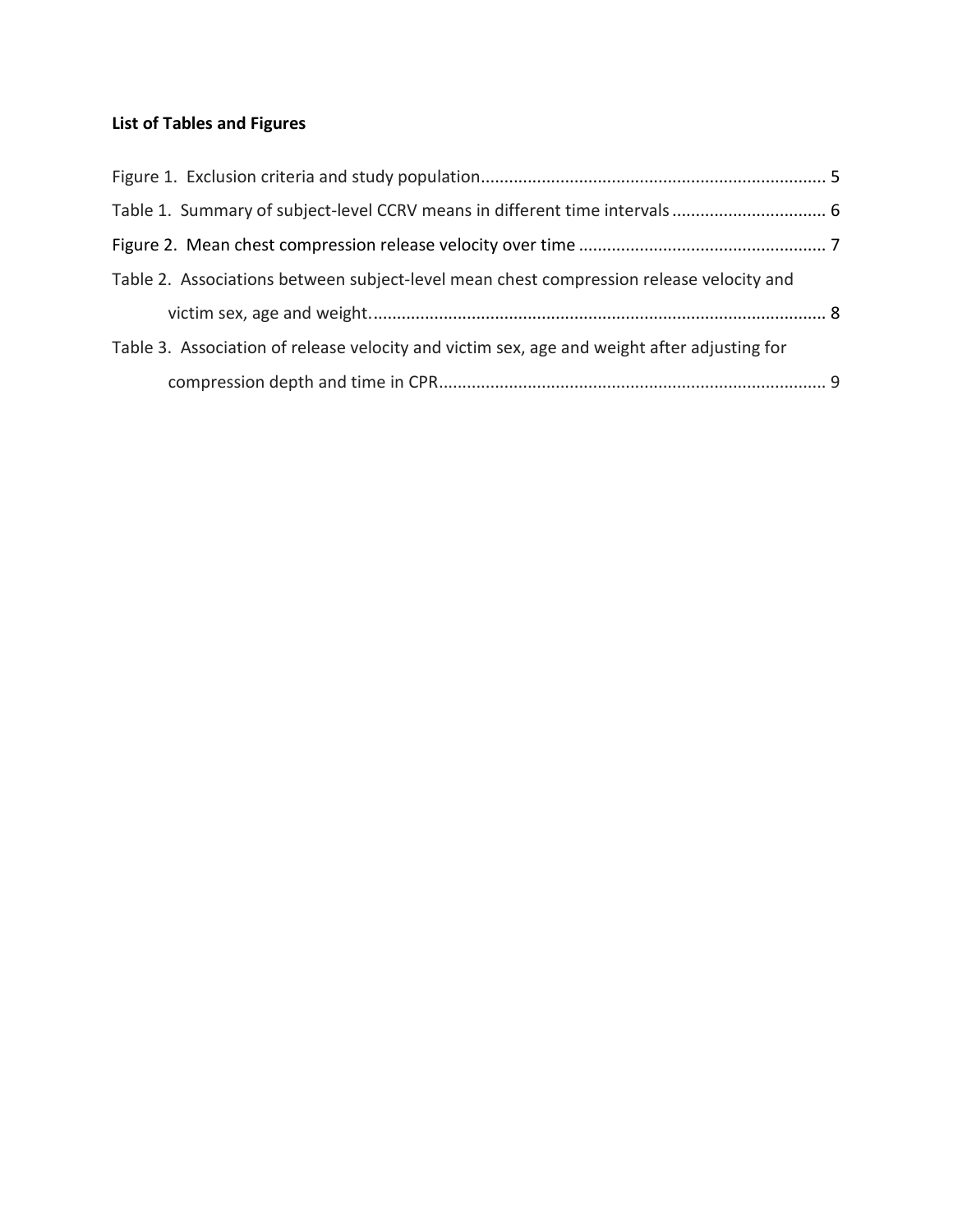## **Introduction**

Out-of-hospital cardiac arrest (OHCA) continues to be one of the leading public health concerns in the United States with over 359,800 EMS-assessed cases each year.<sup>1</sup> Several CPR quality measures have been independently associated with improved survival and favorable neurological outcomes including chest compression rate, compression depth, compression fraction and pre-shock pause.<sup>1-4</sup> The CPR measure termed chest compression release velocity (CCRV) is defined as the maximum velocity of chest release in the posterior to anterior direction.5 Kovacs *et al*. and Indik *et al*. both demonstrate independent associations between higher CCRV and improved outcomes.<sup>5,6</sup> While CCRV has been associated with improved outcomes, there is wide variability in mean CCRV during OHCA resuscitations.<sup>5</sup> The sources of variability in CCRV in resuscitation are not well studied.

Multiple studies have shown that chest wall compliance increases significantly with repeated compressions, suggesting that compression dynamics are not constant during the performance of CPR.<sup>7,8</sup> Other studies have demonstrated that the amount of force required to achieve equal compression depth varies significantly between patients.<sup>7,9</sup> These findings suggest that patient-related factors influence compression dynamics and therefore may affect the ability to achieve higher rates of CCRV. Our aim was to evaluate how CCRV changes over the course of resuscitation and to assess associations between CCRV and patient sex, age, and weight.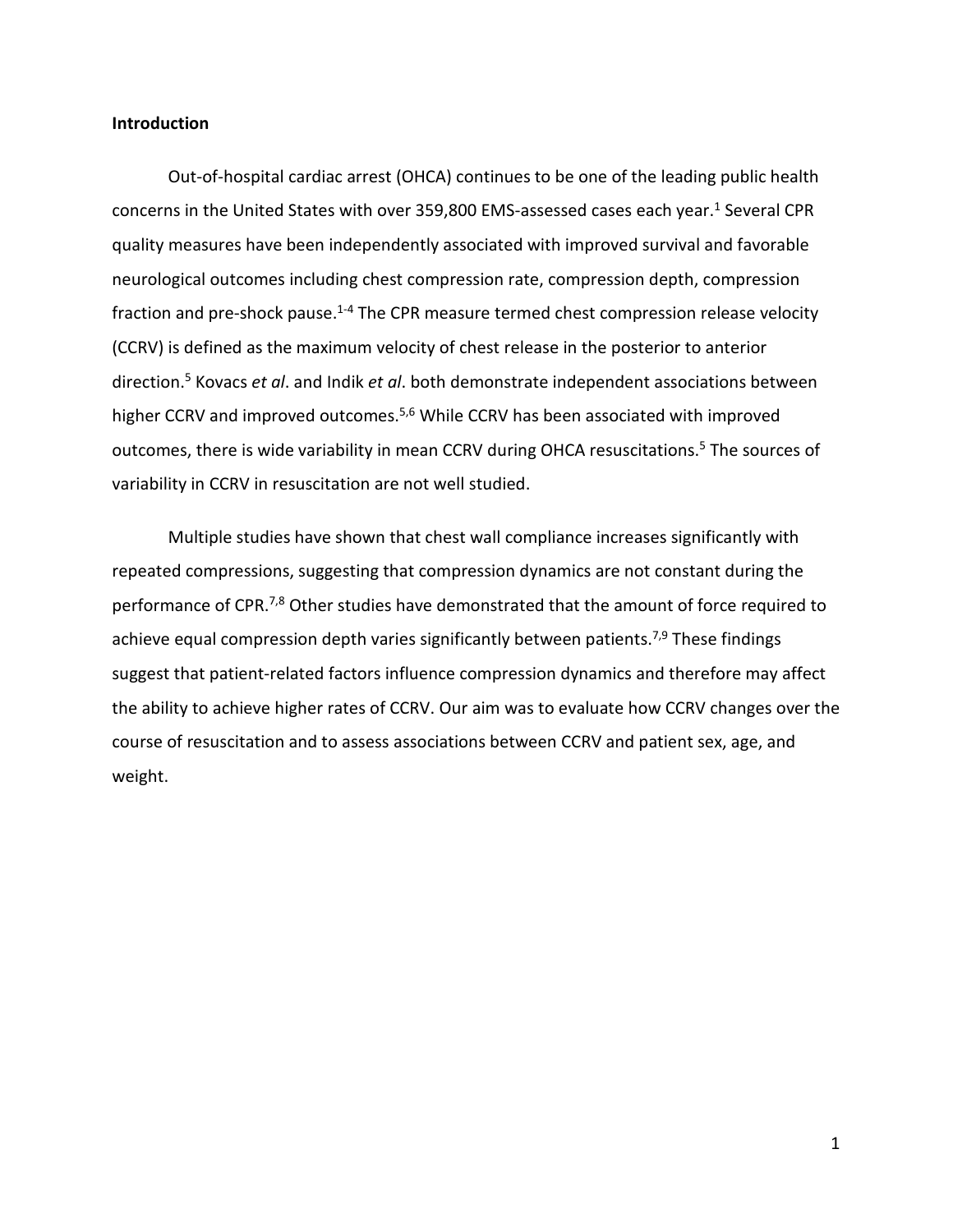## **Methods**

## *Study Design and Population*

This was a retrospective, observational, cohort study of consecutive adult OHCA patients treated by two EMS agencies that participate in the Save Hearts in Arizona Registry and Education (SHARE) program and used minimally interrupted cardiac resuscitation as their adult CPR protocol between  $10/1/2008$  and  $12/31/2016$ .<sup>10-14</sup> Cases were included for analysis if EMS attempted resuscitation and the case duration was at least one minute long. Cases were excluded if the patient had a do-not-resuscitate order, the cardiac arrest occurred in a healthcare facility, the arrest was witnessed by EMS providers, the arrest was presumed to be non-cardiac in etiology (e.g., respiratory, trauma, or drowning), or if CPR quality data were not available including a minimum of 20 compressions during the first 10 minutes of the resuscitation (Figure 1). Primary outcomes were the rate of decline of mean CCRV over time and a comparison of mean CCRV between minutes 0-10, 0-5, and 5-10. Our secondary analysis assessed associations between mean CCRV and patient sex, age, and weight.

#### *Data Collection*

Chest compression quality information, including CCRV, were obtained from defibrillators (E Series and X Series; ZOLL Medical, Chelmsford, MA) equipped with accelerometer-based compression sensing technology. Data were collected from the SHARE program OHCA database which has been described previously.<sup>10</sup> As an Arizona Department of Health Services (ADHS)-sponsored public health initiative, Arizona's Attorney General has determined that the SHARE Program is exempt from the requirements of the Health Insurance Portability and Accountability Act (HIPAA), allowing linkage of EMS and hospital data, tracking of OHCA events, and evaluation of efforts to improve resuscitation care. As a public health initiative, the ADHS Human Subjects Review Board and the University of Arizona Institutional Review Board (IRB) have determined that neither the interventions nor their evaluation constitute Human Subjects Research and have approved the publication of de-identified data. The SHARE Program is registered at clinical Trials.gov#NCT01999036.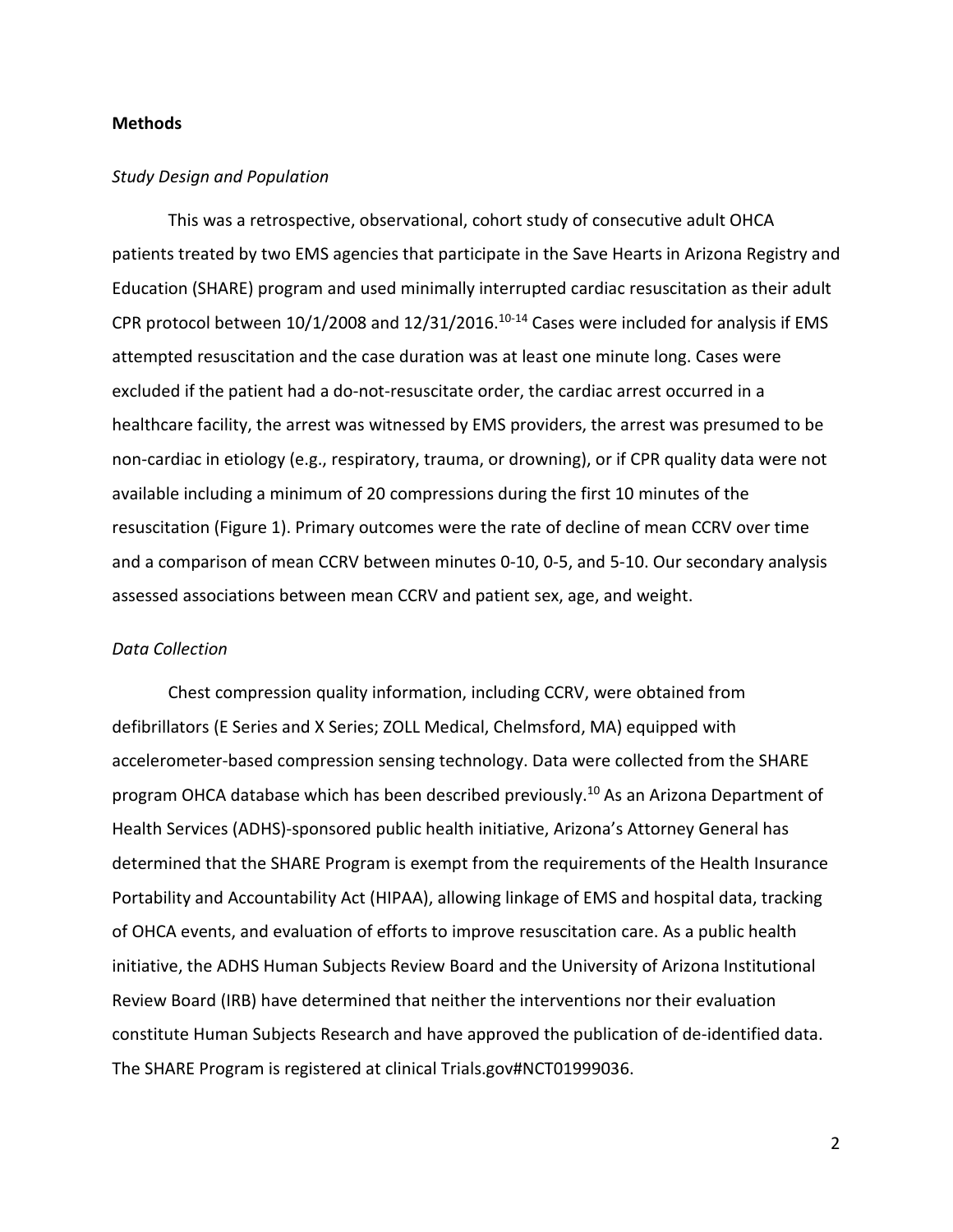## *Statistical Methods*

The subject-level mean of CCRV was calculated for the time interval of the first 10 minutes, then separately for the first five minutes and the second five minutes. The subjectlevel mean CCRV was compared between males and females and across quartiles of age and weight using the Wilcoxon rank-sum test, and was also correlated with age and weight as continuous variables using the Spearman's rank correlation coefficient (Spearman's rho), with the rho parameter tested against 0. Mean CCRV levels in the first and second 5-minute intervals were compared using the robust standard error of the difference obtained from generalized estimating equations (GEE) to account for intra-person correlation. Mixed effect models were applied to compression-level data to study the trend of CCRV over time, with or without adjustment for the depth of each compression. A non-linear function of CCRV over time was estimated non-parametrically using penalized thin plate regression splines through the generalized additive model.15 A random intercept for each subject was included in the model to account for potential correlation of multiple measurements over time from the same subject. All tests were two-sided with significance levels of p<0.05. The statistical environment R was used for all analyses.16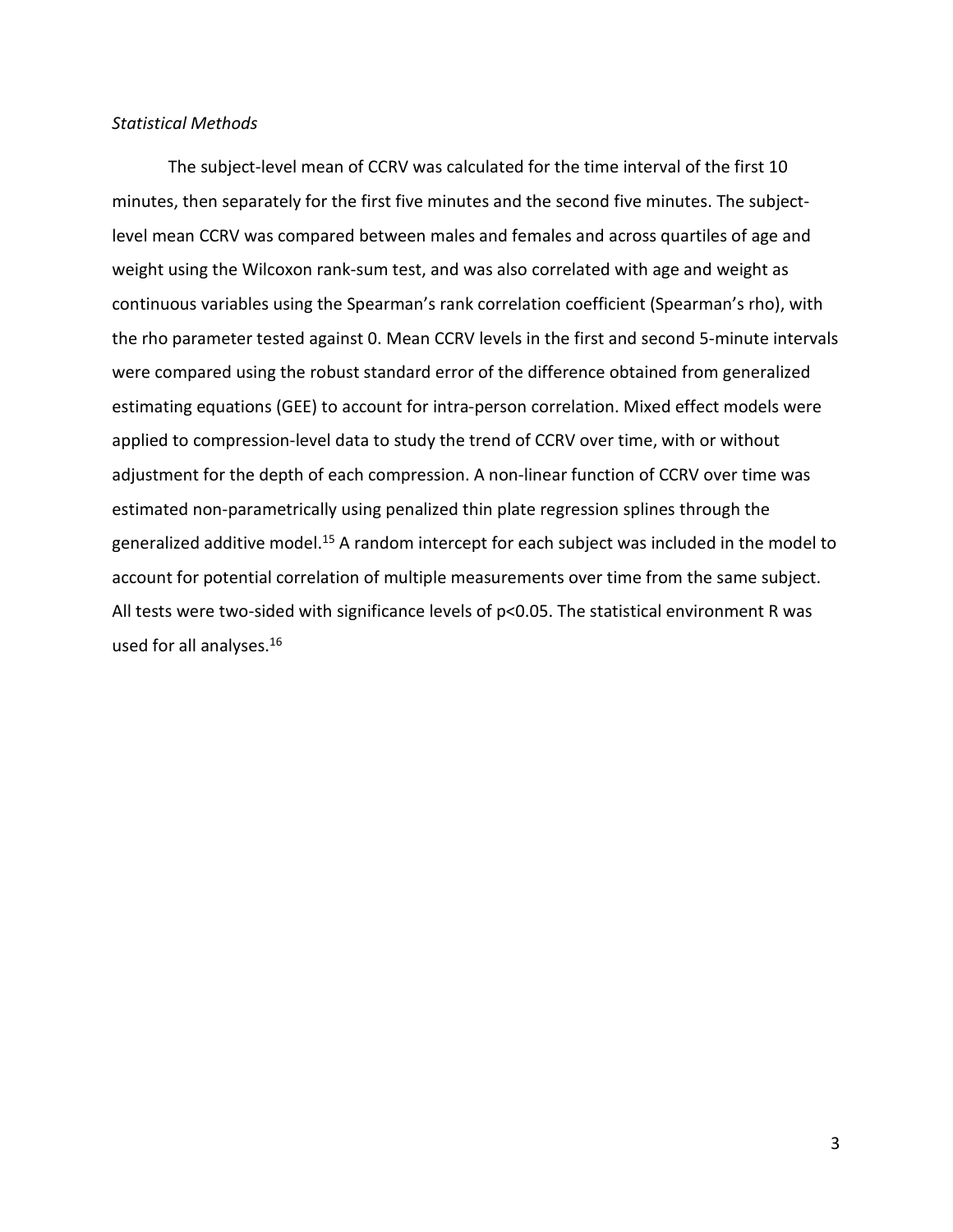## **Results**

A total of 2,535 adult OHCA cases were treated during the study period. After exclusion criteria were applied, 1,140 cases remained for analysis (Figure 1).

The analysis focused on the first 10 minutes of CPR. The 1,140 cases received a total of 852,963 compressions with a median of 790 compressions per subject (IQR 689.5, 858.0). The median duration of recorded compressions was 8.70 minutes (IQR 8.0, 9.1) per subject. The mean CCRV was 343.3 mm/s for the first ten minutes of CPR. As shown in table 1, the mean CCRV was higher for minutes 0-5 than for minutes 5-10 (mean 347.9 mm/s vs. 339.0 mm/s; decrease in the mean = 8.9 with 95% CI 5.4 $\textdegree$ 12.4 from GEE with p < 0.0001). CCRV declined over time with a rapid decrease in the first two minutes of resuscitation, even after adjusting for compression depth (Figure 2).

Male patients exhibited a greater overall subject-level mean CCRV compared to female patients (Table 2). The mean CCRV was negatively correlated with age (older subjects having lower mean CCRV) and positively correlated with weight (heavier subjects having higher mean CCRV). All p-values were < 0.0001. Both sex and age independently were still strongly correlated with CCRV after adjusting for compression depth (both p-values < 0.0001; Table 3). The association between patient weight and CCRV, however, disappeared after controlling for compression depth ( $p > 0.99$ ).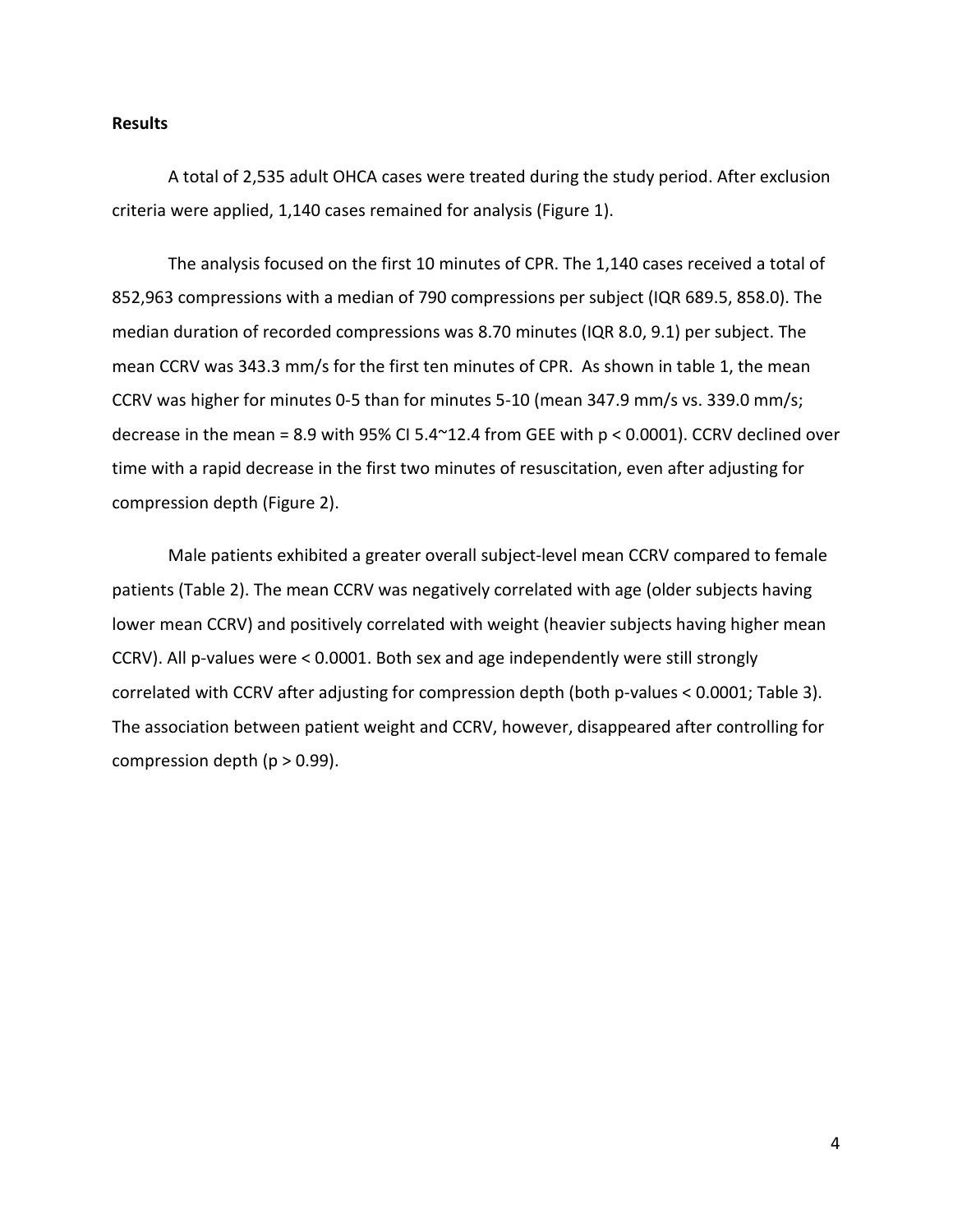

*Figure 1. Exclusion criteria and study population*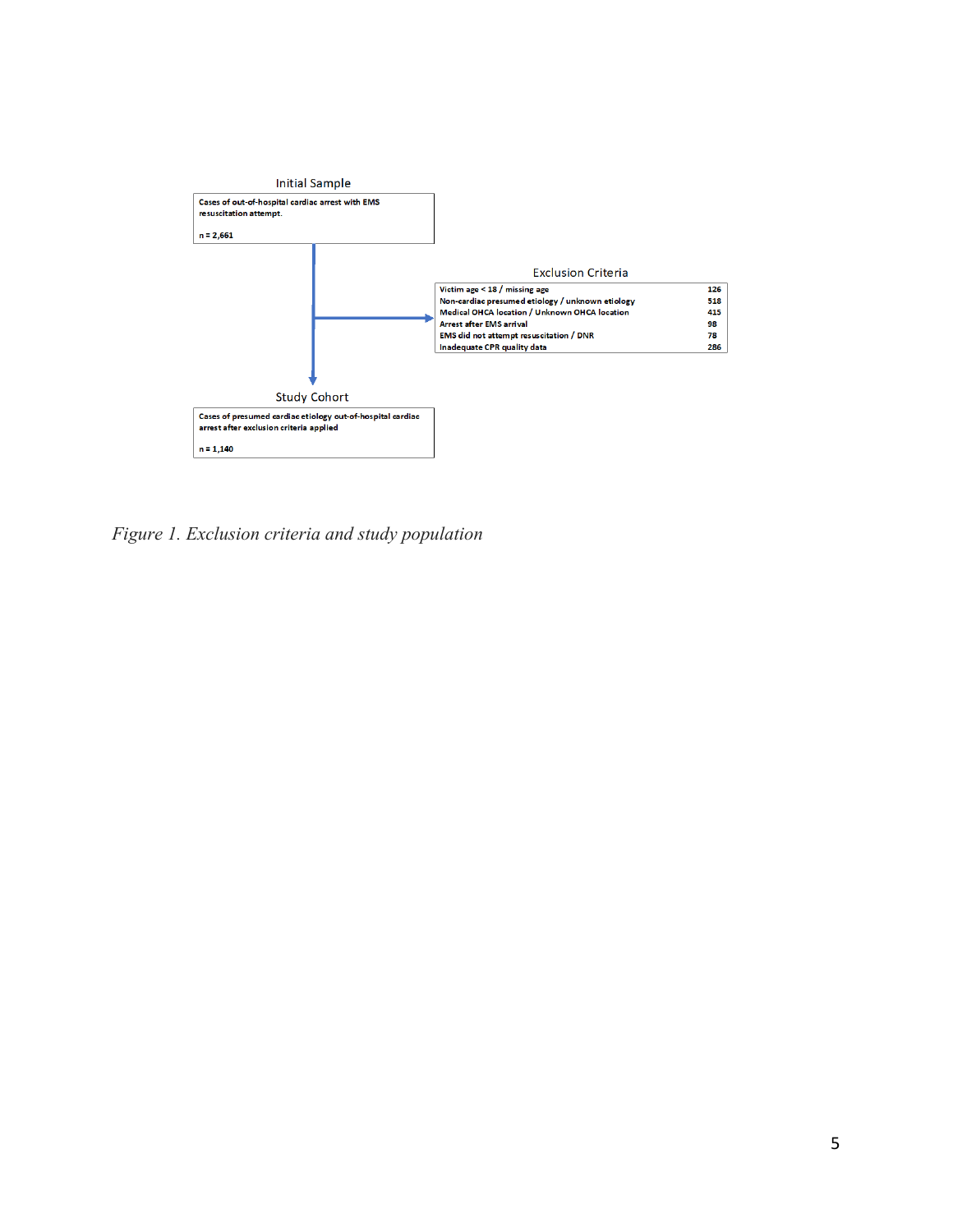|            | Mean (Standard<br>deviation; mm/s) | Median (mm/s) | $IQR$ (mm/s)   | Range (mm/s)   |
|------------|------------------------------------|---------------|----------------|----------------|
| $0-5$ min  | 347.9 (77.1)                       | 344.6         | (297.3, 394.8) | (118.4, 610.6) |
| 5-10 min   | 339.0 (76.9)                       | 338.7         | (289.3, 383.8) | (67.6, 732.5)  |
| $0-10$ min | 343.3 (71.0)                       | 341.7         | (298.2, 384.8) | (81.7, 627.2)  |

*Table 1. Summary of subject-level CCRV means in different time intervals*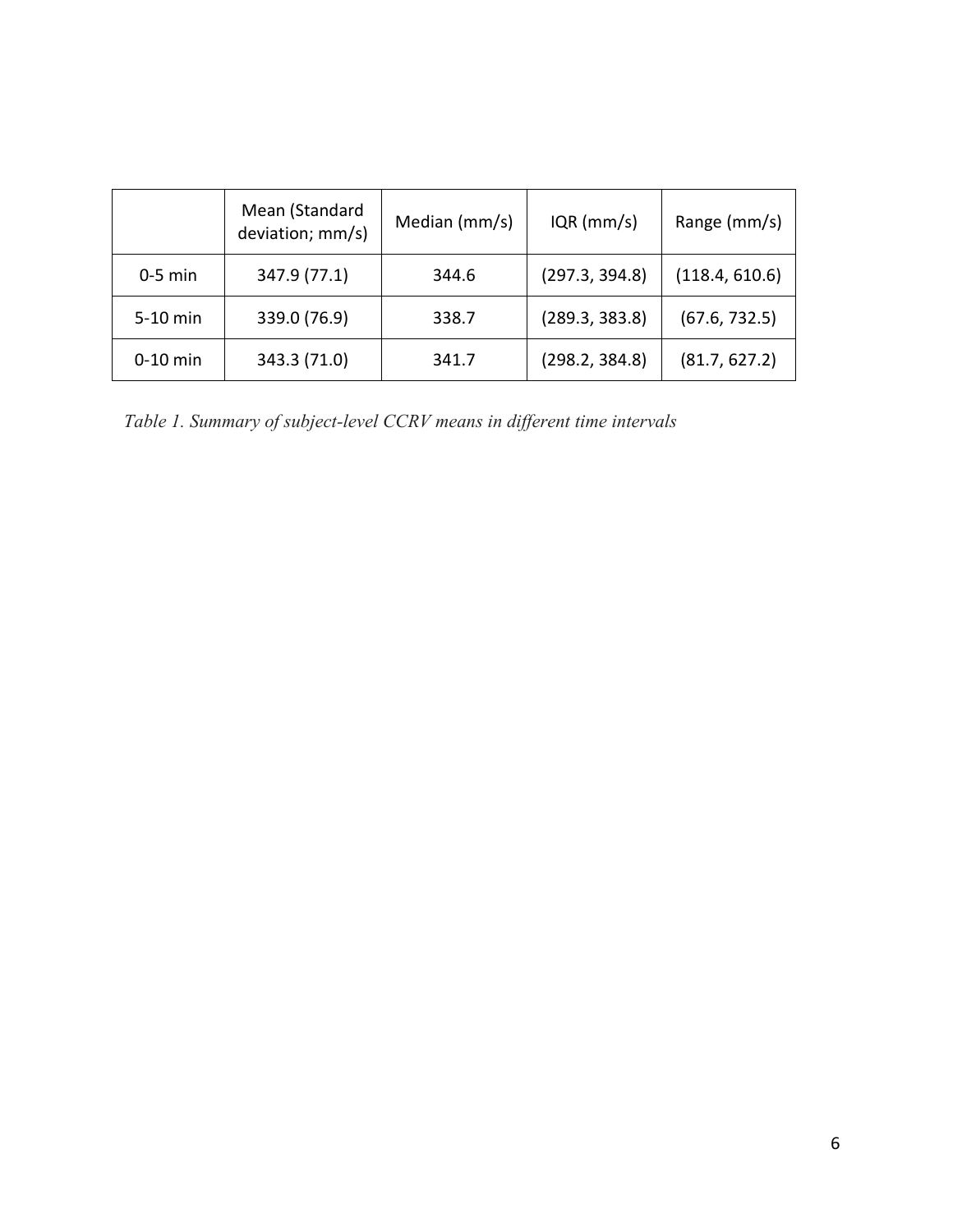

*Figure 2. Mean chest compression release velocity over time, without adjustment for compression depth (left); mean chest compression release velocity over time adjusted for depth (right). Pointwise 95% confidence bands were shown by dotted curves.*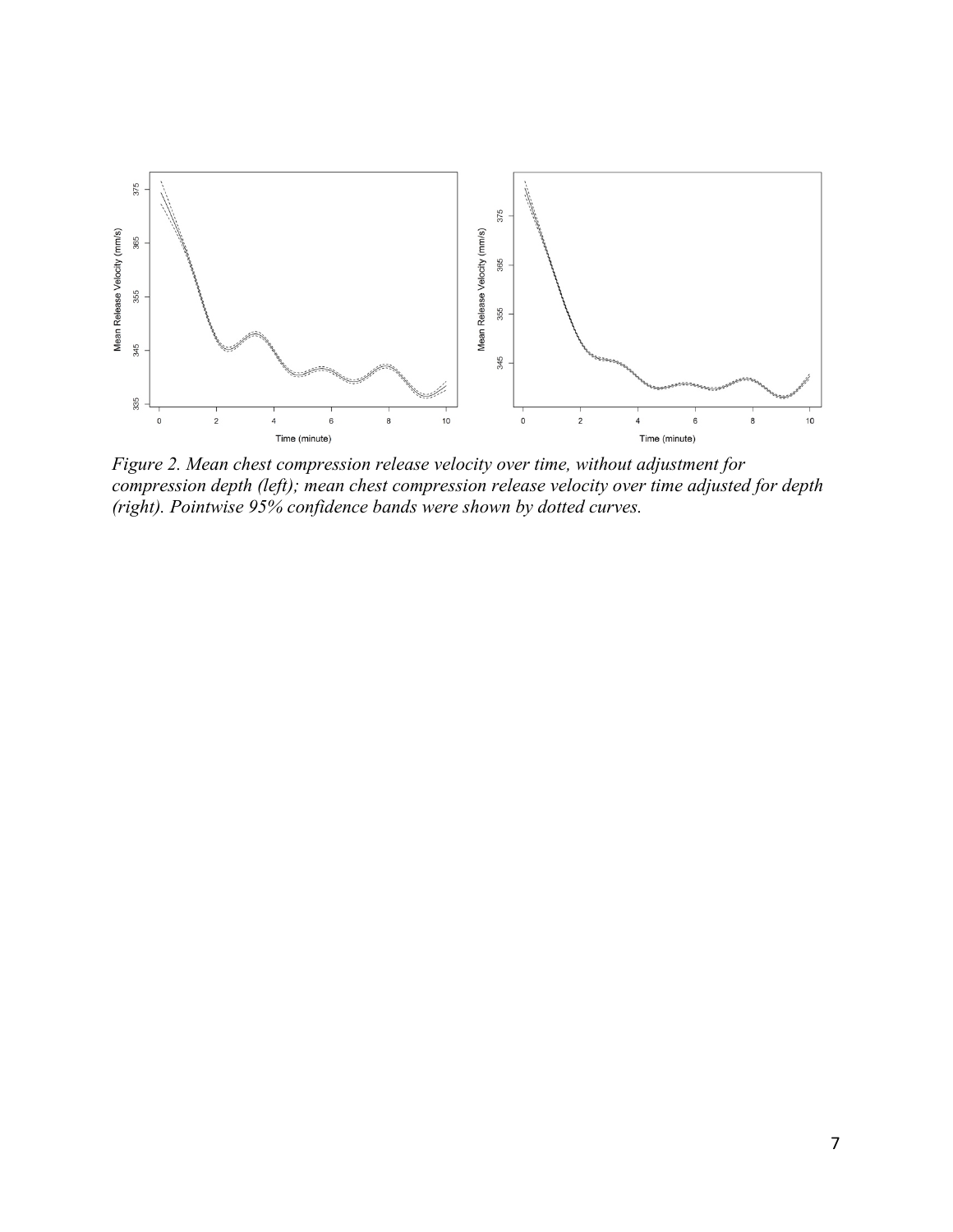| Variable        | Summary <sup>a</sup>       |                                     | Subject-level Mean<br>$CCRV$ (mm/s) <sup>b</sup> | p-value <sup>c</sup> |  |
|-----------------|----------------------------|-------------------------------------|--------------------------------------------------|----------------------|--|
|                 | 385 (33.8%)<br>Female      |                                     | 331.5 (285.3, 385.5)                             |                      |  |
| <b>Sex</b>      | Male                       | 344.4 (307.3, 384.6)<br>755 (66.2%) |                                                  | 0.0133               |  |
| Age (year)      | 65 (54, 76)                |                                     | $-0.226$                                         | ${}< 0.0001$         |  |
| Age quartile    | [18, 54]                   | 300 (26.3%)                         | 364.4 (323.1, 407.5)                             |                      |  |
|                 | (54, 65)                   | 286 (25.1%)                         | 341.4 (300.4, 388.6)                             |                      |  |
|                 | (65,76)                    | 272 (23.9%)                         | 340.3 (298.2, 379.1)                             | ${}_{0.0001}$        |  |
|                 | (76, 104]                  | 282 (24.7%)                         | 315.8 (282.5, 362.6)                             |                      |  |
| Weight (kg)     | 89.5 (73.0, 105.0)         |                                     | 0.239                                            | ${}< 0.0001$         |  |
| Weight quartile | [32, 73]                   | 234 (20.5%)                         | 316.4 (272.6, 367.7)                             |                      |  |
|                 | (73, 89.5)                 | 188 (16.5%)                         | 342.8 (308.4, 388.2)                             |                      |  |
|                 | 213 (18.7%)<br>(89.5, 105) |                                     | 354.2 (312.8, 395.1)                             | ${}< 0.0001$         |  |
|                 | (105, 273]                 | 209 (18.3%)                         | 360.2 (317.3, 409.8)                             |                      |  |
|                 | Unknown                    | 296 (26%)                           | 334 (295.4, 376.8)                               |                      |  |

*Table 2. Associations between subject-level mean chest compression release velocity and victim sex, age and weight.*

<sup>a</sup> Count (percentage) for categorical variables, and median (IQR) for continuous variables.

<sup>b</sup> Median (IQR) of subject-level CCRV was shown for categorical variables, and estimated Spearman's rank correlation coefficient (rho) was shown for continuous variables.

<sup>c</sup> For each categorical variable, subject-level mean CCRV was compared across all categories by Wilcoxon rank-sum test; for each continuous variable, it's correlation with subject-level mean CCRV (Spearman's rho) was tested against 0.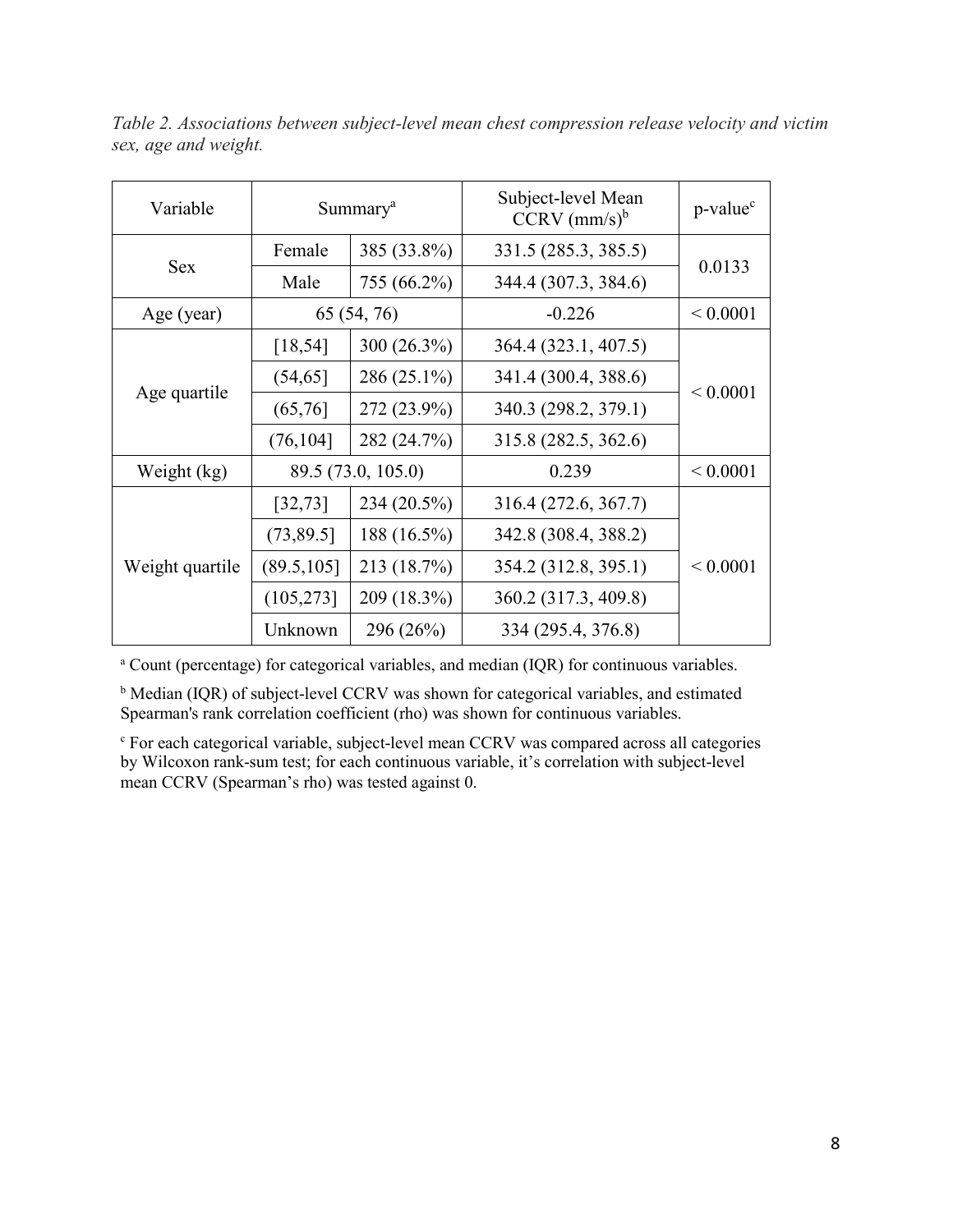*Table 3. Association of release velocity and victim sex, age and weight after adjusting for compression depth and time in CPR*

| Variable                        | Levels                 | Effect<br>(mm/s) | 95% CI                | p-value  |
|---------------------------------|------------------------|------------------|-----------------------|----------|
| Compression depth (mm)          |                        | 5.8              | (5.78, 5.81)          | < 0.0001 |
| Age (year) quartile             | [18, 54]               | referent         |                       | < 0.0001 |
|                                 | (54, 65]               | $-8.19$          | $(-13.98, -2.40)$     |          |
|                                 | (65, 76)               | $-15.72$         | $(-21.59, -9.86)$     |          |
|                                 | (76, 104]              | $-20.29$         | $(-26.18,-$<br>14.40) |          |
| Weight (kg) quartile            | [32, 73]               | referent         |                       | 0.9973   |
|                                 | (73, 89.5)             | $-0.84$          | $(-7.83, 6.15)$       |          |
|                                 | (89.5, 105)            | $-0.33$          | $(-7.09, 6.43)$       |          |
|                                 | (105, 273]             | $-0.96$          | $(-7.88, 5.96)$       |          |
|                                 | Unknown                | 0.06             | $(-6.15, 6.27)$       |          |
| Sex                             | Female                 | referent         |                       | < 0.0001 |
|                                 | Male                   | 11.07            | (6.57, 15.58)         |          |
| Time after CPR started (minute) | Nonparametric function |                  |                       | < 0.0001 |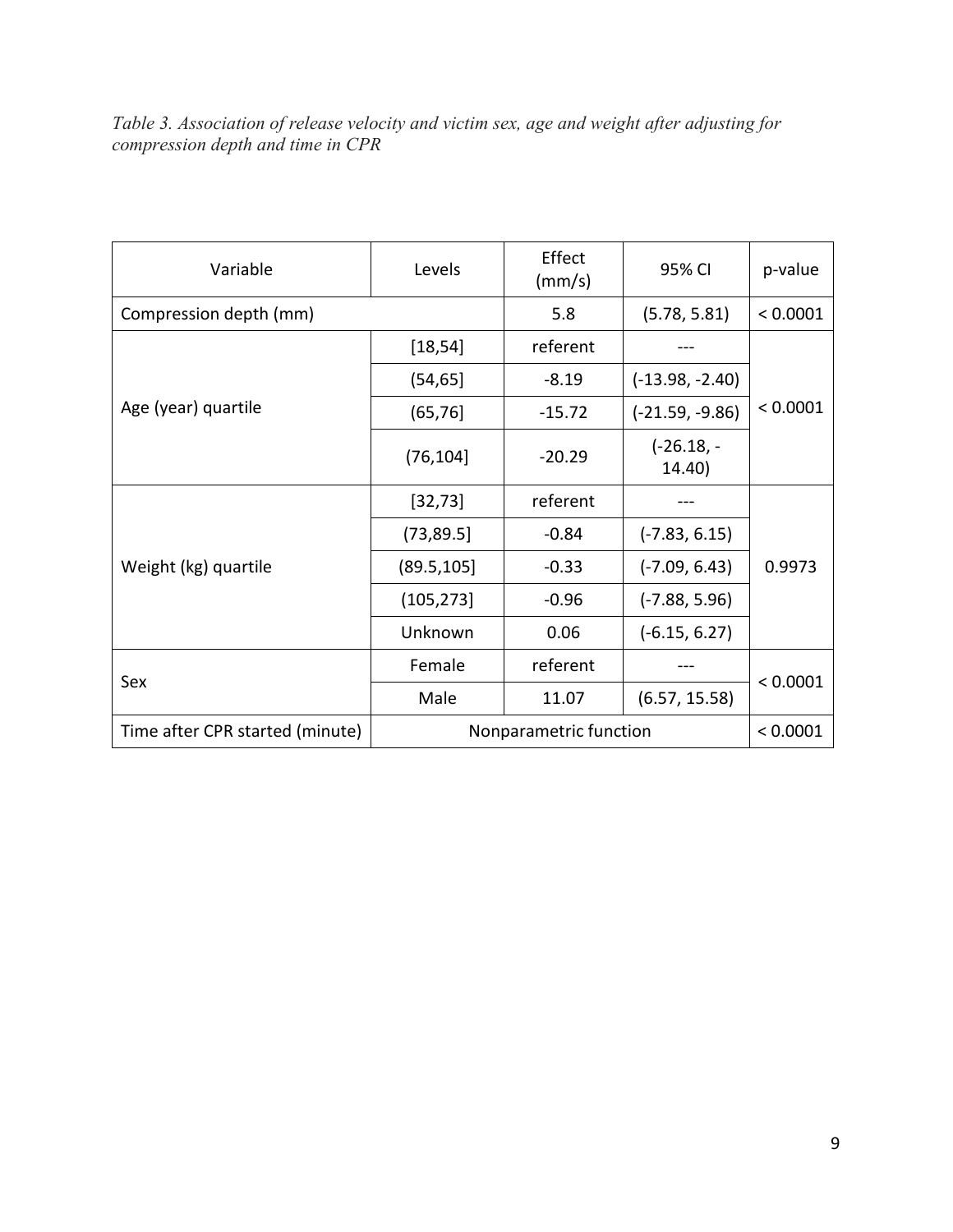## **Discussion**

Cardiopulmonary resuscitation science is complex and our knowledge of factors that influence patient outcomes continues to evolve. While the assessment of CPR quality measures such as compression rate, depth, and fraction are traditionally rescuer-centered, patient and situation factors (e.g. duration of resuscitation) likely play a role. One of the most recently identified CPR measures is CCRV, which describes the maximum velocity at which the chest wall rises after compression.<sup>4-6</sup> Little is known about how arrest victim characteristics may affect CCRV and how CCRV evolves over the course of resuscitation. To our knowledge, we were the first study to evaluate CCRV over time and to assess any associations between CCRV and the patient factors of sex, age, and weight.

#### *CCRV Over Time*

Studies to date suggest that higher CCRV is associated with better outcomes; however, the impact that repeated compressions have upon CCRV and how CCRV changes over the course of resuscitation is not documented. In animal models, the generation of intrathoracic vascular pressure during CPR is largely dependent on the initial thoracic anatomy and the change of the initial anatomy as a result of deformities produced during compression.<sup>17</sup> Tomlinson *et al*. demonstrated that a decreased amount of force is required to achieve an equal level of compression depth over time during CPR, suggesting that repeated compressions soften the chest wall.<sup>7</sup> Similarly, Segal *et al.* showed that the compliance of the chest wall increases significantly over time during CPR.<sup>8</sup> Based upon these studies, we hypothesized, and our results suggest, that release velocity declines with repeated compressions. The mean CCRV in our sample was 8.9 mm/s higher for minutes 0-5 than for minutes 5-10 (Table 1). Additionally, our results demonstrate a sharp decline early in resuscitation even when controlled for depth (Figure 2). This finding, in context of prior literature, suggests that loss of chest elasticity may impact CCRV over the course of resuscitation. While the decline in CCRV could be influenced by provider factors such as fatigue and increased incomplete rescuer release during recoil, also referred to as "leaning", we believe these to be minimal due to

10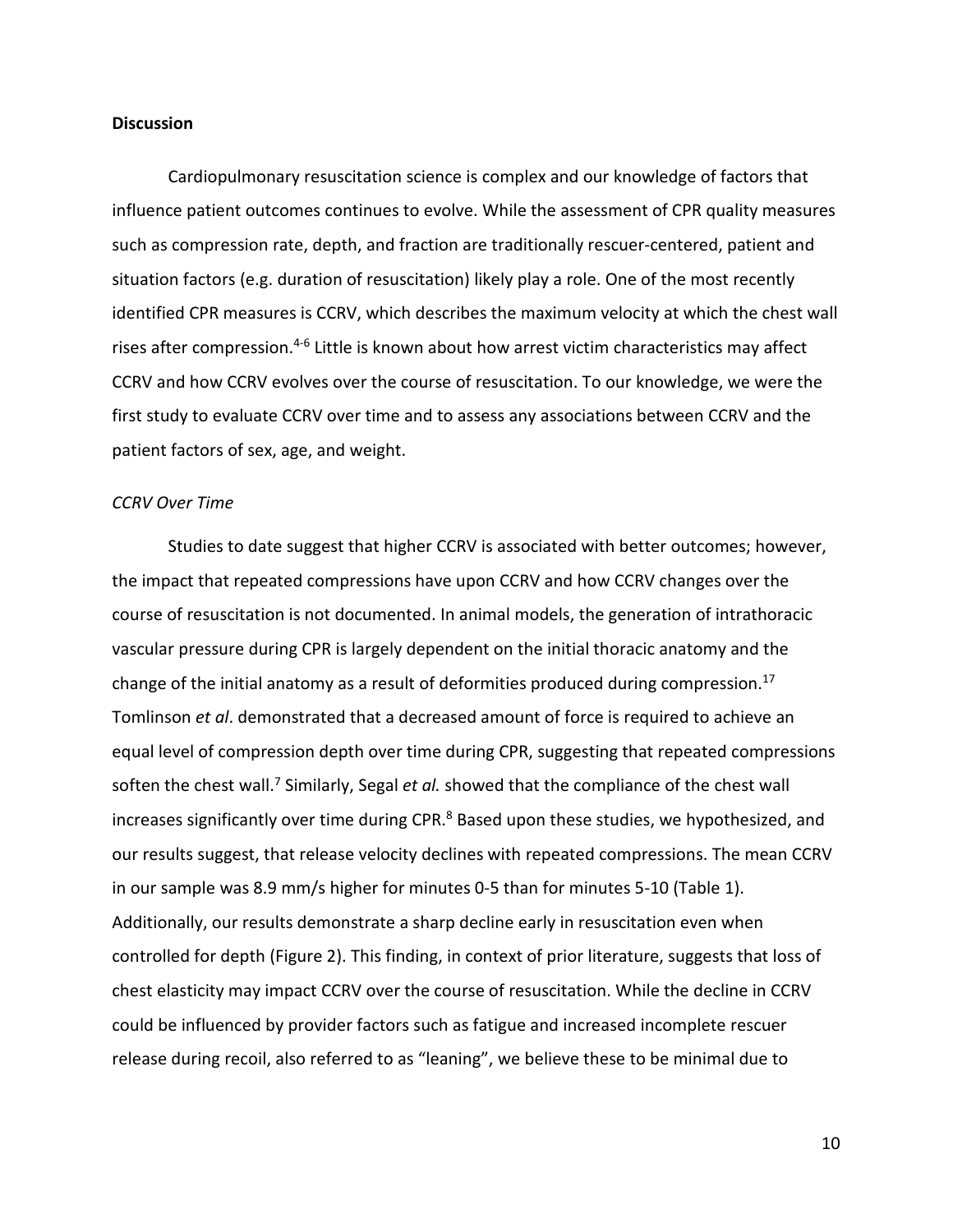resuscitation protocols designed to minimize fatigue through practices including rescuer switching and defibrillator feedback.

## *CCRV and Patient Characteristics*

Our study found several patient factors that appear to impact CCRV, including patient sex, age, and weight. Variation in chest wall compressibility has been demonstrated between male and female patients. Tomlinson *et al.* described how less force is required to achieve the same level of compression depth in female patients compared to male patients.<sup>7</sup> It was suggested that differences in chest wall anatomy contributed to increased chest wall compliance in female patients. In our study, mean CCRV values were statistically higher in male patients compared to female patients (344.4 mm/s and 331.5 mm/s, respectively p=0.01) (Table 2), suggesting that anatomical differences between men and women may also contribute to the ability of the chest wall to achieve higher release velocities.

In addition to patient sex, there was significant variation in mean CCRV between age groups in our results. After adjusting for depth, we observed the CCRV to be 20.29 mm/s slower in the oldest age quartile compared to the youngest age quartile (Table 3). Several studies have demonstrated that increased age is associated with a decline in hyaline cartilage elasticity, a key component in chest wall recoil.<sup>18</sup> Porcine models have shown significant age-related chest morphology differences during compressions with subsequent differences in the intrathoracic pressures that are generated.<sup>17</sup> In humans, chest compliance has been shown to decline with age and rib cage deformation.<sup>19-21</sup> Our results, in context with the studies above, suggest that differences in chest wall physiology between older and younger victims of OHCA could be a factor contributing to the difference in CCRV observed between these groups.

Our study also suggested that CCRV tends to increase at greater patient weights. The heaviest quartile of victims demonstrated 13.8% higher CCRV than the lowest quartile [316.4 mm/s (272.6, 367.7) vs 360.2 mm/s (317.3, 409.8)]. Increased chest wall resistance and atypical diaphragmatic position are anatomical differences that have been described in obese individuals.<sup>22</sup> As shown in Table 3, statistical differences between sex and age groups were

11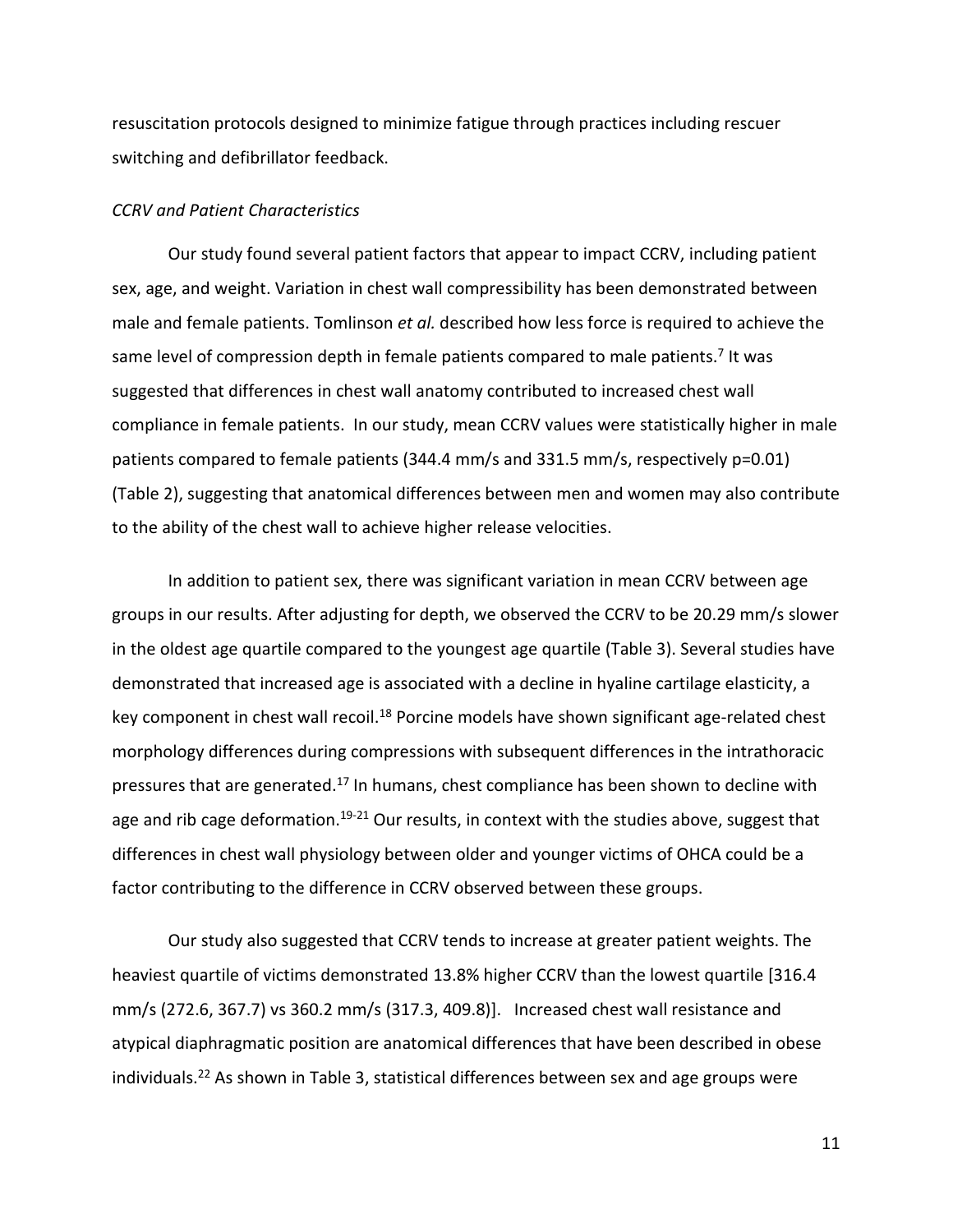maintained after adjusting for depth. However, the differences among weight quartiles were not significantly different after the adjustment. While it is possible that these anatomical differences in individuals with larger weights impact CCRV, our results suggest that deeper compressions in heavier patients may be impacting CCRV.

## *CCRV: Victim vs Rescuer Dependent Factors*

Current guidelines recommend that the rescuer allow for complete chest wall recoil between compressions during CPR.<sup>23</sup> The ability of the chest wall to recoil is clearly impacted by the presence of rescuer leaning over the patient's chest, impeding full chest expansion.<sup>24</sup> In animal studies, leaning has been shown to decrease coronary perfusion pressure, cardiac output, and myocardial blood flow.<sup>25</sup> As CCRV is the maximum speed of recoil of the chest, CCRV may be impacted by incomplete recoil due to rescuer leaning. While rescuer-fatigue and leaning are described as likely causes of CCRV variance in previous studies, our results are the first to suggest that CCRV may be impacted by patient factors and duration of resuscitation in addition to rescuer-dependent elements.<sup>4-6</sup>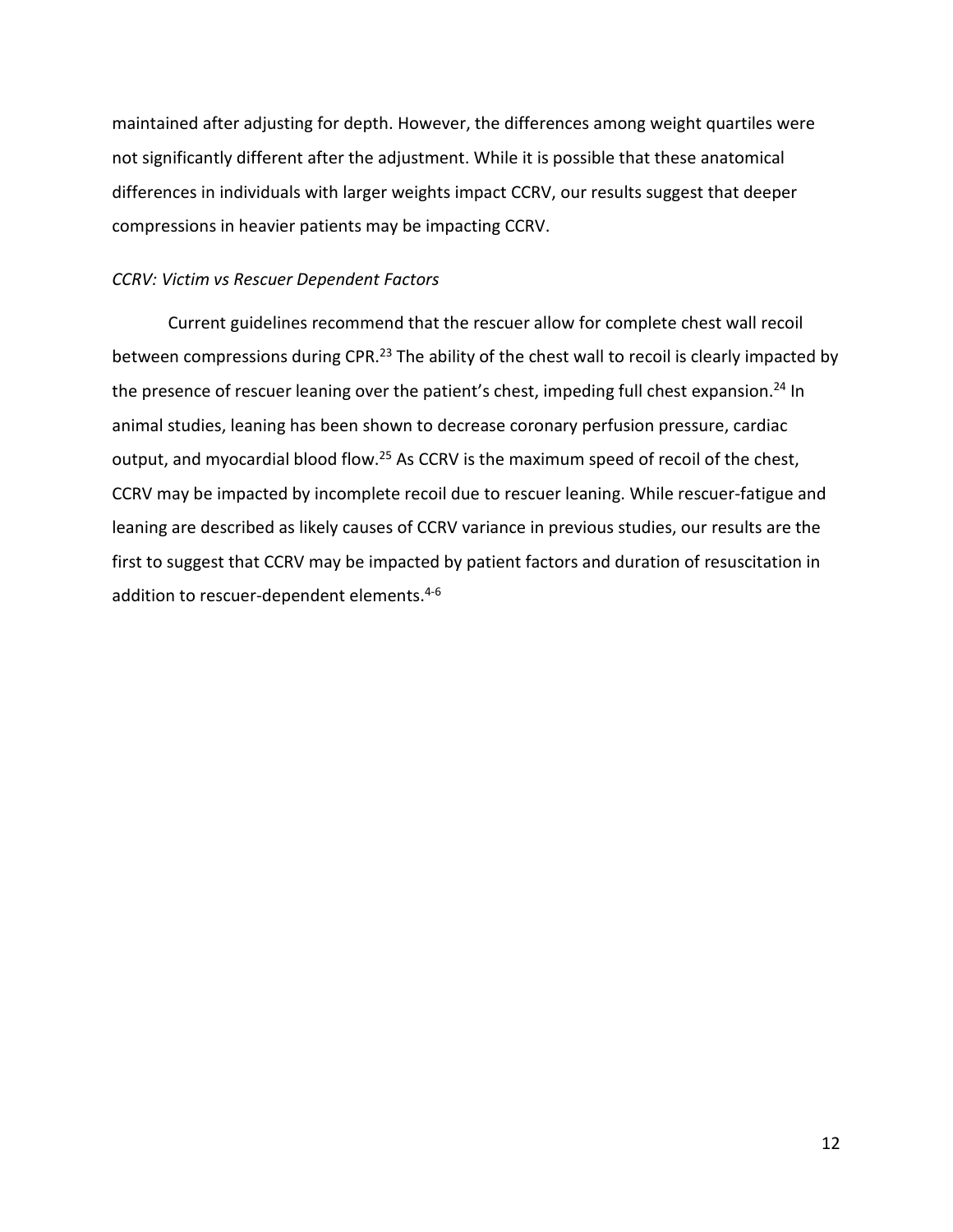## **Conclusion**

Chest compression release velocity declines over time during prehospital cardiopulmonary resuscitation and is associated with patient sex, age, and weight. Male sex, younger age, and increased weight were associated with higher CCRV. Further research is necessary to elucidate how to optimize the CCRV over the course of resuscitation with these factors in mind.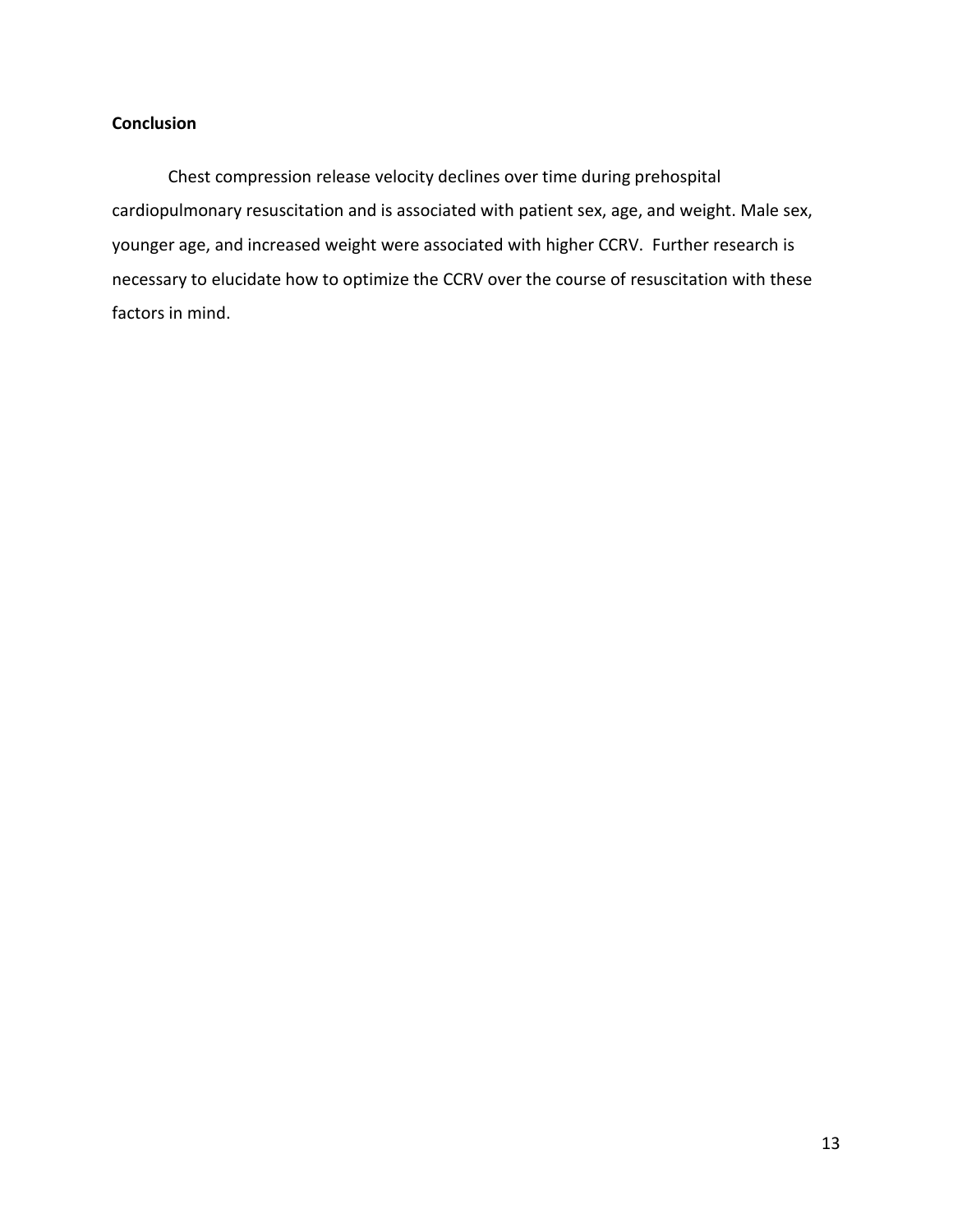## **Limitations**

The EMS systems studied in this analysis were involved in a dedicated quality assurance system making the applicability of our findings to other EMS systems without similar optimization efforts uncertain. The measurement of CCRV by the accelerometer may be affected by the release of other compressible surfaces (beds or EMS stretchers) beneath the patient. However, we believe the vast majority of the CPR provided by our EMS agencies occurred on a firm surface (backboard or ground) minimizing the potential impact on our CCRV data. CPR quality data were missing for 286 cases and we excluded these cases from the main analyses. Variations in rescuer performance may have contributed to the observed differences in CCRV, however, the rescuers in this study were equipped with defibrillators with real-time feedback, minimizing inter-rescuer variability. Lastly, our study is observational and, as such, causality cannot be inferred from our study's findings.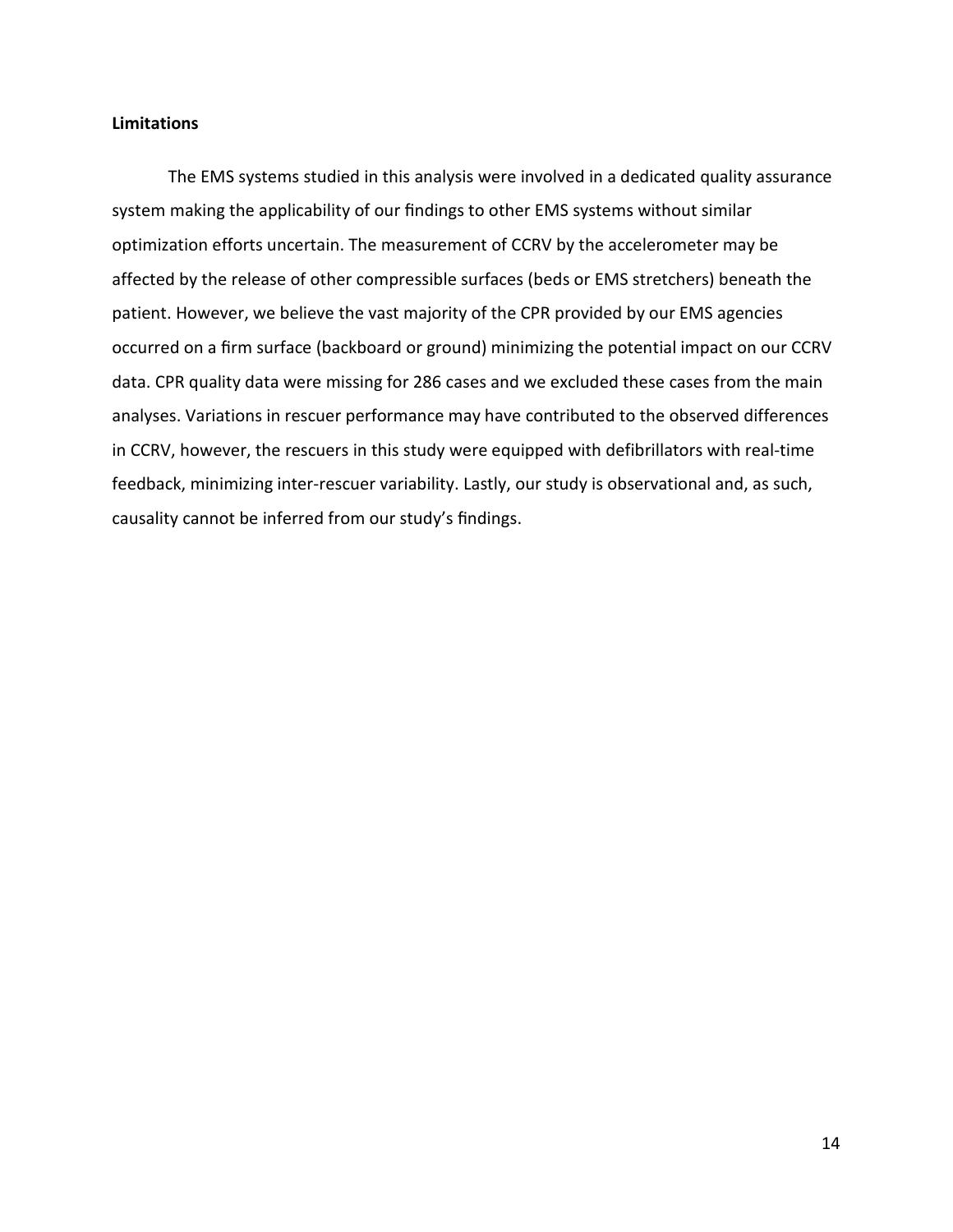## **References**

- 1. Mozaffarian D, Benjamin EJ, Go AS, et al. Executive summary: Heart disease and stroke statistics--2016 update: A report from the american heart association. *Circulation*. 2016;133(4):447-454. doi: 10.1161/CIR.0000000000000366 [doi].
- 2. Vaillancourt C, Everson-Stewart S, Christenson J, et al. The impact of increased chest compression fraction on return of spontaneous circulation for out-of-hospital cardiac arrest patients not in ventricular fibrillation. *Resuscitation*. 2011;82(12):1501-1507. doi: [https://doi.org/10.1016/j.resuscitation.2011.07.011.](https://doi.org/10.1016/j.resuscitation.2011.07.011)
- 3. Vadeboncoeur T, Stolz U, Panchal A, et al. Chest compression depth and survival in outof-hospital cardiac arrest. *Resuscitation*. 2014;85(2):182-188. doi: 10.1016/j.resuscitation.2013.10.002 [doi].
- 4. Cheskes S, Common MR, Byers AP, Zhan C, Silver A, Morrison LJ. The association between chest compression release velocity and outcomes from out-of-hospital cardiac arrest. *Resuscitation*. 2015;86:38-43. doi: 10.1016/j.resuscitation.2014.10.020 [doi].
- 5. Kovacs A, Vadeboncoeur TF, Stolz U, et al. Chest compression release velocity: Association with survival and favorable neurologic outcome after out-of-hospital cardiac arrest. *Resuscitation*. 2015;92:107-114. doi: [http://dx.doi.org.ezproxy2.library.arizona.edu/10.1016/j.resuscitation.2015.04.026.](http://dx.doi.org.ezproxy2.library.arizona.edu/10.1016/j.resuscitation.2015.04.026)
- 6. Indik JH, Conover Z, McGovern M, et al. Amplitude-spectral area and chest compression release velocity independently predict hospital discharge and good neurological outcome in ventricular fibrillation out-of-hospital cardiac arrest. *Resuscitation*. 2015;92:122-128. doi: 10.1016/j.resuscitation.2015.05.002 [doi].
- 7. Tomlinson AE, Nysaether J, Kramer-Johansen J, Steen PA, Dorph E. Compression force– depth relationship during out-of-hospital cardiopulmonary resuscitation. *Resuscitation*. 2007;72(3):364-370. doi: [https://doi.org/10.1016/j.resuscitation.2006.07.017.](https://doi.org/10.1016/j.resuscitation.2006.07.017)
- 8. Segal N, Robinson AE, Berger PS, et al. Chest compliance is altered by static compression and decompression as revealed by changes in anteroposterior chest height during CPR using the ResQPUMP in a human cadaver model. *Resuscitation*. 2017;116:56-59. doi: [https://doi.org/10.1016/j.resuscitation.2017.04.032.](https://doi.org/10.1016/j.resuscitation.2017.04.032)
- 9. Gruben KG, Guerci A, Halperin HR, Popel AS, Tsitlik J. Sternal force-displacement relationship during cardiopulmonary resuscitation. *J Biomech Eng*. 1993;115(2):195-201.
- 10. Vadeboncoeur T, Bobrow BJ, Clark L, et al. The save hearts in arizona registry and education (SHARE) program: Who is performing CPR and where are they doing it? *Resuscitation*. 2007;75(1):68-75.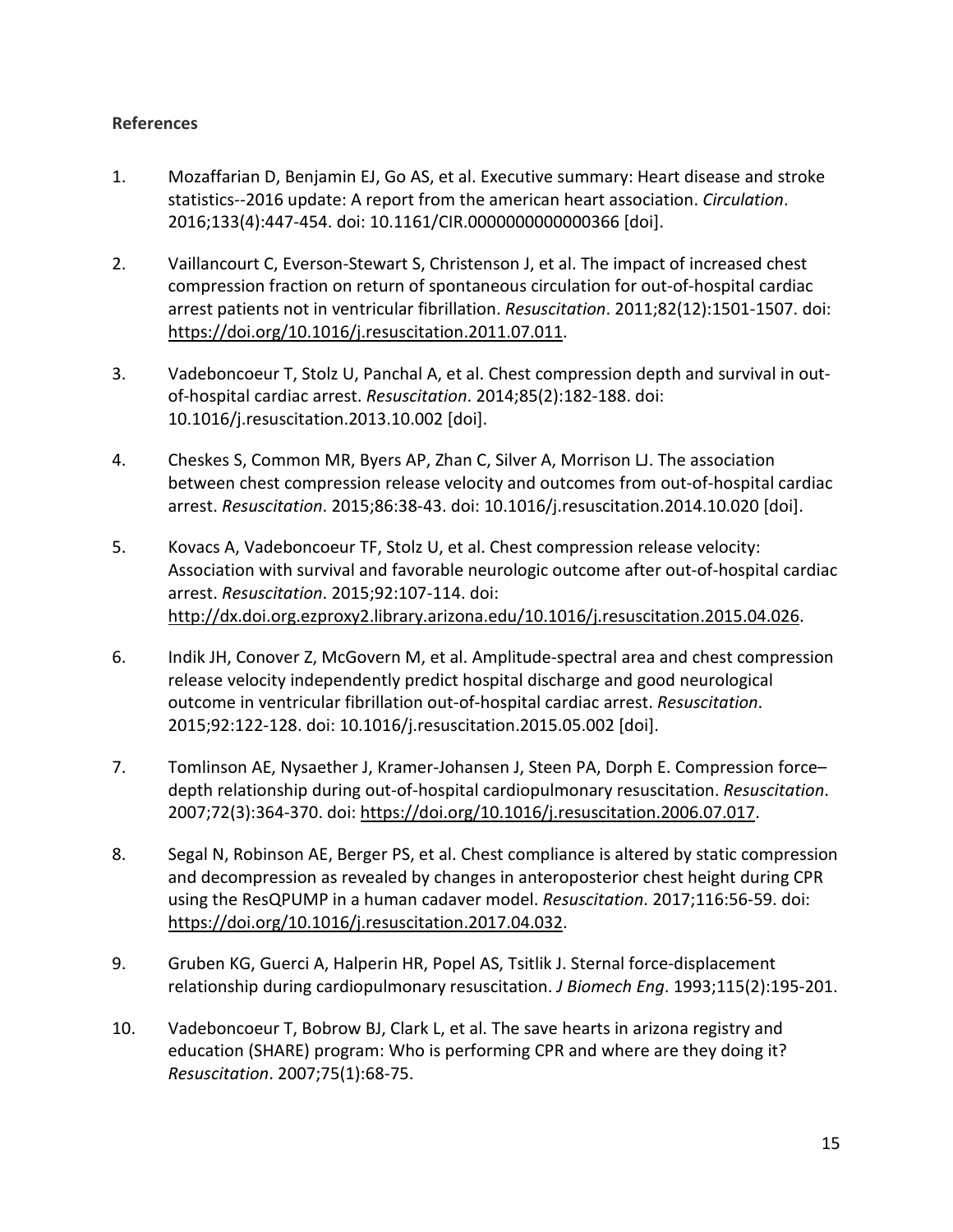- 11. Bobrow BJ, Clark LL, Ewy GA, et al. Minimally interrupted cardiac resuscitation by emergency medical services for out-of-hospital cardiac arrest. *JAMA*. 2008;299(10):1158-1165.
- 12. Ewy GA. Cardiocerebral resuscitation. *Circulation*. 2005;111(16):2134-2142. doi: 10.1161/01.CIR.0000162503.57657.FA.
- 13. Kern KB, Valenzuela TD, Clark LL, et al. An alternative approach to advancing resuscitation science. *Resuscitation*. 2005;64(3):261-268. doi: [https://doi.org/10.1016/j.resuscitation.2004.08.009.](https://doi.org/10.1016/j.resuscitation.2004.08.009)
- 14. Kellum MJ, Kennedy KW, Ewy GA. Cardiocerebral resuscitation improves survival of patients with out-of-hospital cardiac arrest. *The American Journal of Medicine*. 2006;119(4):335-340. doi: [https://doi.org/10.1016/j.amjmed.2005.11.014.](https://doi.org/10.1016/j.amjmed.2005.11.014)
- 15. Wood SN. *Generalized additive models: An introduction with R.* Chapman and Hall/CRC; 2017.
- 16. R Core Team. *A language and environment for statistical computing.R Foundation for Statistical Computing, Vienna, Austria 2015*. 2015.
- 17. Dean JM, Koehler RC, Schleien CL, et al. Age-related changes in chest geometry during cardiopulmonary resuscitation. *J Appl Physiol (1985)*. 1987;62(6):2212-2219. doi: 10.1152/jappl.1987.62.6.2212 [doi].
- 18. Lau A, Oyen ML, Kent RW, Murakami D, Torigaki T. Indentation stiffness of aging human costal cartilage. *Acta Biomaterialia*. 2008;4(1):97-103. doi: [https://doi.org/10.1016/j.actbio.2007.06.008.](https://doi.org/10.1016/j.actbio.2007.06.008)
- 19. Mittman C, Edelman NH, Norris AH, Shock NW. Relationship between chest wall and pulmonary compliance and age. *J Appl Physiol*. 1965;20(6):1211-1216.
- 20. Sharma G, Goodwin J. Effect of aging on respiratory system physiology and immunology. *Clin Interv Aging*. 2006;1(3):253-260.
- 21. Kent R, Patrie J. Chest deflection tolerance to blunt anterior loading is sensitive to age but not load distribution. *Forensic Sci Int*. 2005;149(2-3):121-128.
- 22. Brunette DD. Resuscitation of the morbidly obese patient. *Am J Emerg Med*. 2004;22(1):40-47.
- 23. Kleinman ME, Brennan EE, Goldberger ZD, et al. Part 5: Adult basic life support and cardiopulmonary resuscitation quality: 2015 american heart association guidelines update for cardiopulmonary resuscitation and emergency cardiovascular care. *Circulation*. 2015;132(18 Suppl 2):S414-35. doi: 10.1161/CIR.0000000000000259 [doi].